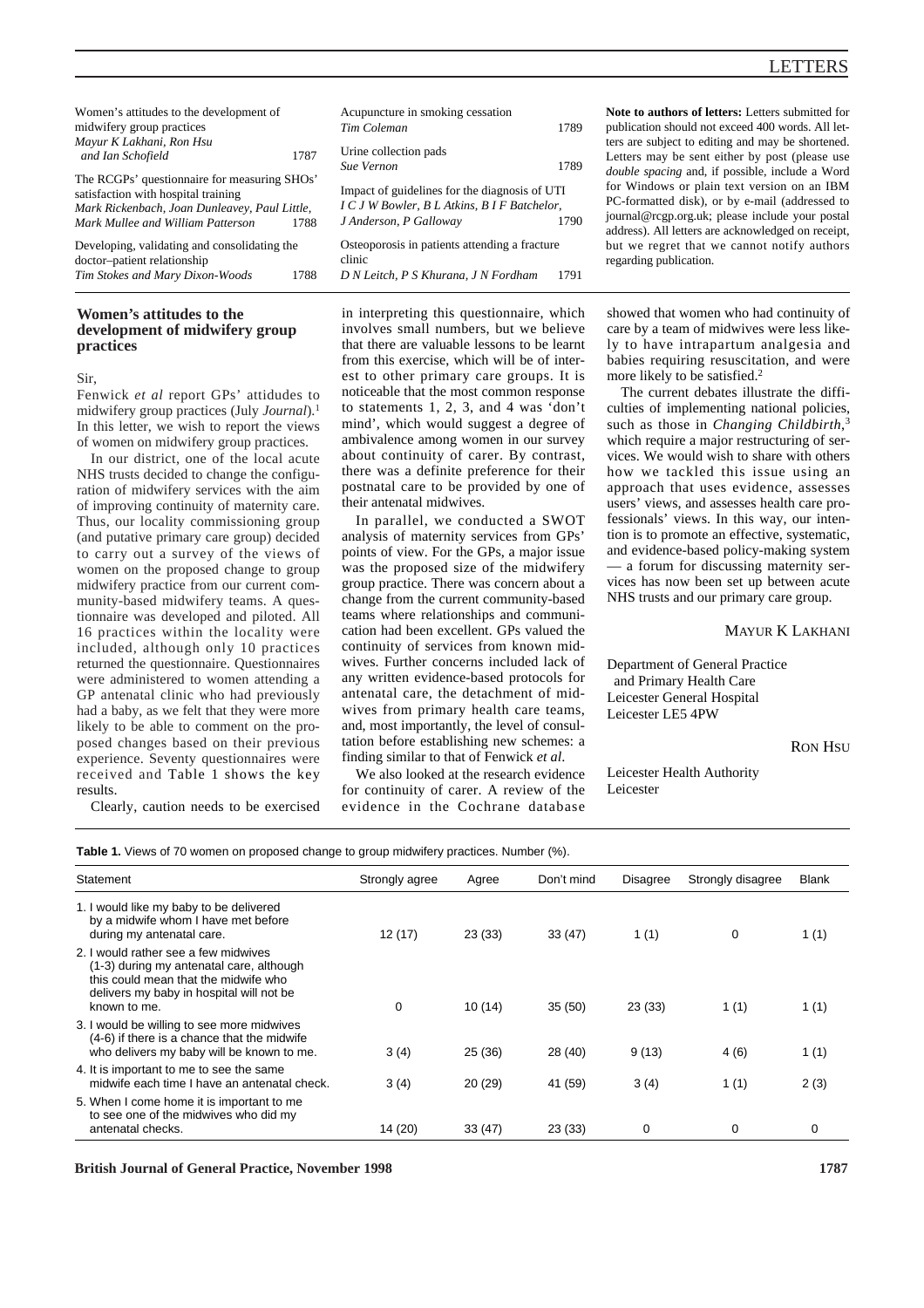### **IAN SCHOFIELD**

South Charnwood Primary Care Group

### **References**

- 1. Fenwick N, Morgan M, McKenzie C, Woolf C. General practitioners' attitudes to the development of midwifery group practices. *Br J Gen Pract* 1998; **48:** 1395-1398.
- 2. Hodnett ED. Continuity of caregivers during pregnancy and childbirth. [Cochrane review.] In: *The Cochrane Library.* (Issue 3.) Oxford: Update Software, 1998.
- 3. Department of Health. *Changing Childbirth*. Report of the expert maternity group. London: HMSO, 1993.

### **The RCGPs' questionnaire for measuring SHOs' satisfaction with hospital training**

Sir,

We are pleased to see the evaluation by Hand *et al* of the RCGP questionnaire on senior house officer (SHO) training (July *Journal*),<sup>1</sup> and have watched its evolution with interest. Although the study looked only at Anglia, the questionnaire, or its precursor, has been seen in use nationally at other Royal College visits.

Reports emphasize the importance of regular feedback from the SHOs about their trianing, $2,3$  and Hand questions the feasibility of doing this with previous questionnaires. However, we have obtained regular six-monthly feedback using the local 'SHO Educational Audit Project' (SEAP) questionnaire since 1994 on all posts in South East Scotland.4 By obtaining a series of questionnaires from different SHOs about each post, a picture of each post has emerged that is independent of the enthusiasm of the SHO. It has enabled us to identify problem posts, bring in help to improve these posts, give anonymous feedback on each post as an incentive for improvement, and provide follow-up to ensure that the post has improved. We have noticed the Portsmouth formative assessment rate (appraisals) rise from 25%, similar to that reported by Hand, to over 63% over the period 1994 to 1996.<sup>5</sup>

The SEAP questionnaire has been validated against interview data and educationalist opinion, but the reliability coefficients are similar to those obtained by Hand. These reliability coeffecients are the lower end of desirable and, for the RCGP questionnaire, are very low in two areas.1 Hand also reports that the response rate of the RCGP questionnaire was 58.8% overall, and stated it was similar to other studies.1 At Portsmouth, our response rate to the SEAP questionnaire has been consistently above 95% since 1994. We use a covering letter, provide a stamped addressed envelope, give reminders at meetings, and follow-up all non-responders by letter or telephone. To administer a national questionnaire would require time spent in building up enthusiastic local units to ensure an equally good response rate.

We support the concept of a national questionnaire and feel that the RCGP questionnaire could be the basis for this after revisiting the reliability data and question format. What is also required is a system of organization and administration in order to apply one questionnaire nationally, six-monthly to all specialties and on behalf of all colleges, using enthusiastic local units and well-funded data handling **facilities** 

MARK RICKENBACH

Park Surgery Hursley Road Eastleigh Hants SO53 2ZH

**JOAN DUNLEAVEY** 

Wessex Research Network Coordinator

PAUL LITTLE

Aldermoor Health Centre Aldermoor Close Southampton SO16 5ST

MARK MULLEE

University of Southampton Tremona Road Southampton SO16 6YD

WILLIAM PATTERSON

- Lister Postgraduate Institute 11 Hill Square
- Edinburgh EH8 9DR

#### **References**

- 1. Hand CH, Adams M. The development and reliability of the Royal College of General Practitioners' questionnaire for measuring senior house officers' satisfaction with their hospital training. *Br J Gen Pract* 1998; **48:** 1399-1403.
- 2. Academy of Royal Colleges. *Recommendations for training of senior house officers*. London: Academy of Royal Colleges, 1996.
- 3. COPMED, UK Conference of Deans. *SHO training: tackling the issues, raising the standards.* London: COPMED, 1995.
- 4. Rickenbach MA. Hospital vocational training. *BMJ* 1994; **309:** 196.

5. Rickenbach MA, Dunleavey J, Little P, Mullee M. Senior house officer training. Impact of existing peer review visits needs to be increased. *BMJ* 1997; **314:** 1829- 1830.

#### **Developing, validating and consolidating the doctor–patient relationship**

Sir,

Gore and Ogden's paper (July *Journal*)1 concerns an important area that has seen little research. It is also an example of the increasing recognition of the value of qualitative approaches in general practice research.2 Unfortunately, this paper appears to suffer from a number of serious shortcomings that have important implications for the credibility of its findings and, more generally, for the credibility and usefulness of qualitative research reported in medical journals. We identify three issues that require further debate.

First, any paper, qualitative or not, should identify its context in terms of existing literature: this enables an assessment of the originality of the work and allows the authors to explain how their work contributes to theory-building and development. Gore and Ogden's claim that 'no research has examined the patients' views of the doctor–patient relationship' suggests that their literature review was less than exhaustive: Tuckett *et al's* classic text<sup>3</sup> is just one of the examples of work in this area that they could have discussed in more detail.

Secondly, the overall quality of the study can be questioned. While no consensus has yet emerged on how to assess quality of qualitative research, criterionbased 'checklists' exist that can inform the process of evaluation (for example, such as that developed by Boulton *et al*4). We suggest that the Ogden and Gore study is significantly flawed in relation to the sample chosen, methods of data collection and analysis, and quality of reporting and presentation. It is unclear why, if the aim is to examine patients' views of the process of establishing a relationship with their GP, only frequent attenders were interviewed. The method of sampling, and justification for its use, is not discussed in detail. Similarly, the process of data collection and analysis are inadequately described. We are given no conceptual framework for the data analysis, only a reference to a standard text on 'how to do it'.5 This textbook offers a range of data analysis techniques; the authors do not specify which one they chose. This is equivalent to a quantitative paper failing to report which

**1788 British Journal of General Practice, November 1998**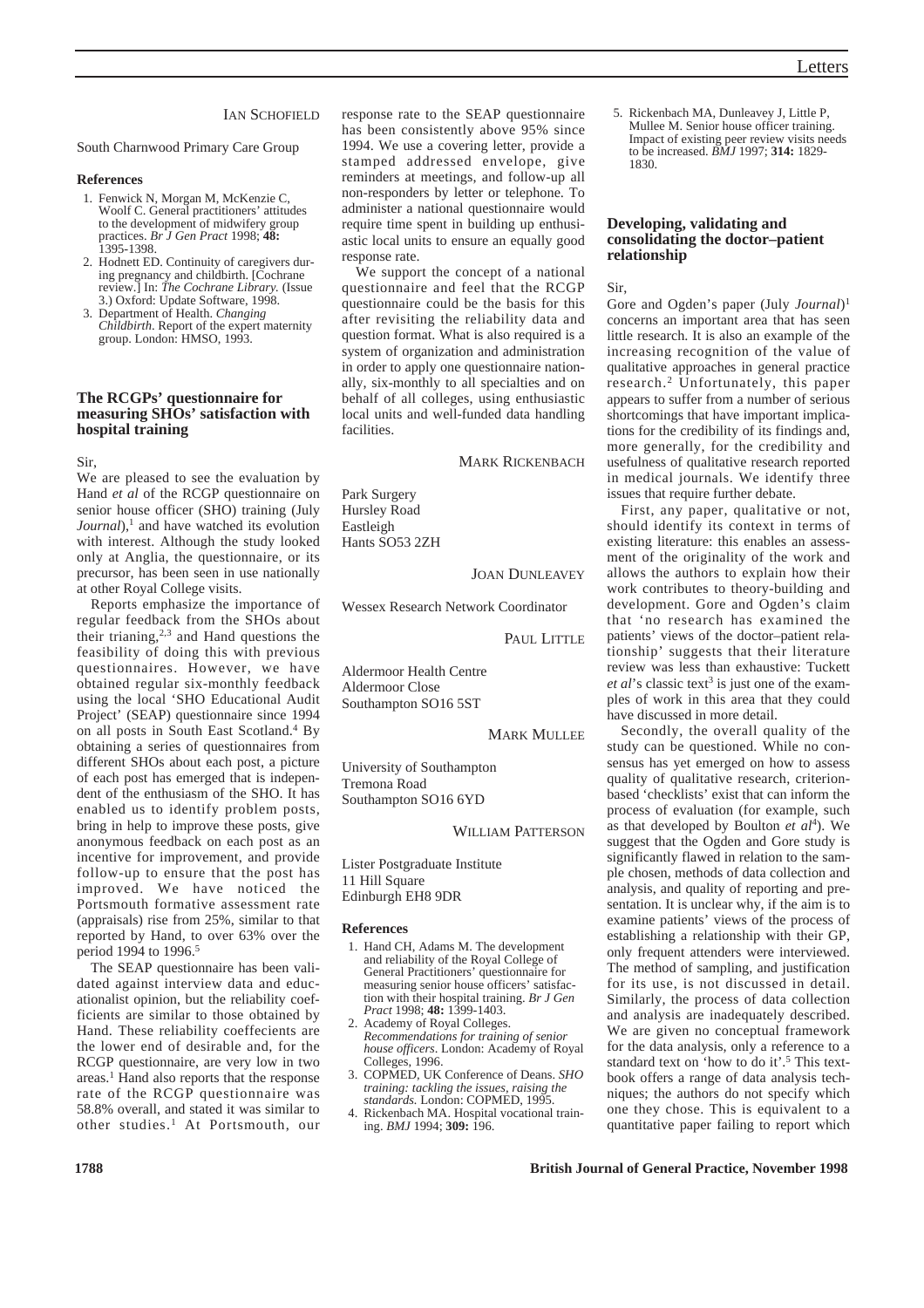statistical tests were preformed.

Thirdly, the fact that the interviewer was a GP is problematic: qualitative interviewers should seek to discover their informants' perspectives and interpretations. GPs may be so 'embedded' in the culture of general practice that they find it difficult to explore the underlying assumptions, or may find it hard to resist translating what the patient says into the medical model. Given the increasing numbers of GPs 'doing' qualitative research, this area needs more attention than it has hitherto received.<sup>6</sup> One approach, absent from this paper, might be to start the discussion section with the interviewer reflecting on the effect they thought being a doctor had on the interview process.

To conclude, we would like to see medical journals assess qualitative research papers with the same rigour with which they assess quantitative papers, and also to publish such papers in a format that allows the methodology to be properly assessed.

TIM STOKES

Department of General Practice and Primary Health Care University of Leicester Leicester General Hospital Gwendolen Road Leicester LE5 4PW

#### MARY DIXON-WOODS

Department of Epidemiology and Public Health University of Leicester 22-28 Princess Road West Leicester LE1 6TP

#### **References**

- 1. Gore J, Ogden J. Developing, validating, and consolidating the doctor-patient relationship: the patients' views of a dynamic process. *Br J Gen Pract* 1998; **48:** 1391-  $1394.$
- 2. Britten N, Fisher B. Qualitative research and general practice. [Editorial.] *Br J Gen Pract* 1993; **43:** 270-271.
- 3. Tuckett D, Boulton M, Olsen C, Williams A. *Meetings between experts.* London: Tavistock, 1985.
- 4. Boulton M, Fitzpatrick R, Swinburn C. Qualitative research in health care: II. A structured review and evaluation of studies. *Journal of Evaluation in Clinical Practice* 1996; **2:** 171-179.
- 5. Miles MB, Huberman AM. *Qualitative data analysis: a source book of new methods.* Newbury Park, CA: Sage, 1993.
- 6. Hoddinott P, Pill R. Qualitative research interviewing by general practitioners. A personal view of the opportunities and pitfalls. *Fam Pract* 1997; **14:** 307-312.

#### **Acupuncture in smoking cessation**

Sir,

Waite and Clough's trial of acupuncture in smoking cessation (August *Journal*)<sup>1</sup> has more robust methodology than many other studies on this subject, $\frac{2}{3}$  but unfortunately their principal conclusion is not supported by the data they present. They state that simple ear electroacupuncture treatment is 'significantly more effective than placebo treatment'. They base this assertion on a two-tailed *P*-value of 0.055 for the difference between proportions of smokers who quit in the control and intervention groups. This value, however, is not significant at the traditional 5% probability level, and indicates that the observed effect of acupuncture has more than a 1 in-20 possibility of having arisen by chance. This is not surprising as the sample size calculation implies that the study is only large enough to confidently detect a difference of 25% between control and intervention groups.

Waite and Clough also state that 'subject randomization to the two treatment groups ensured that selection bias was avoided'. Their small trial sought a large treatment effect though, and, in this situation, important differences can arise between treatment and intervention groups by chance.<sup>3</sup> Waite and Clough suggest that their trial proves acupuncture is effective. They argue that previous trials failed to demonstrate this because the site of 'placebo acupuncture' used was capable of promoting smoking cessation, thus mitigating against detecting the effect of 'real acupuncture'. An alternative explanation is that having no quitters in a control group comprising motivated volunteers is an unusual, chance result. This would be consistent with the findings of a recent systematic review of trials of acupuncture in smoking cessation.2

In 1979, the first trial of general practitioners' anti-smoking advice also had a control group with an unusually low level of smoking cessation.4 Accordingly, this study estimated that 5% of smokers would quit within one year of being advised to do so by their general practitioner. This inflated estimate of the efficacy of general practitioner's advice remains widely-quoted, depsite systematic review evidence that is incorrect.<sup>5</sup> This demonstrates the value of assessing the efficacy of antismoking interventions over a number of homogenous studies.

The authors are wrong to call for acupuncture treatment to be made available as a consequence of their trial. A more reasoned response to their data would be to call for larger trials comparing the efficacy of real acupuncture with their type of placebo acupuncture.

### TIM COLEMAN

Faculty of Medicine University of Leicester Leicester General Hospital Gwendolen Road Leicester LE5 4PW

#### **References**

- 1. Waite NR, Clough JB. A single-blind, placebo-controlled trial of a simple acupuncture treament in the cessation of smoking. *Br J Gen Pract* 1998; **48:** 1487- 1490.
- 2. White AR, Rampes H. Acupuncture for smoking cessation (Cochrane review). In: *The Cochrane Library.* (Issue 3.) Oxford: Update Software, 1998.
- 3. Treasure T, NacRae KD. Minimization: the platinum standard for trials. *BMJ* 1998; **317:** 362-363.
- 4. Russell MAH, Wilson C, Taylor C, Baker CB. Effect of general practitioners' advice against smoking. *BMJ* 1979; **2:** 231-235.
- 5. Ashenden R, Silagy C, Weller D. A systematic review of the effectiveness of promoting lifestyle chance in general practice. *Fam Pract* 1997; **14:** 160-176.

#### **Urine collection pads**

Sir,

It was with wry humour that I read Tim Alexander's (August *Journal*)1 response to our letter (June *Journal*) on urine sample collection.2 I have also felt frustrated by the amount of effort taken to affect any change; setting up the provision of urine collection pads has been beset by difficulties. However, these pads are now easily and cheaply available direct from the suppliers, Ontex Ltd (who recently took over both the manufacturing and marketing). Their telephone number is 01536 269744. This has already improved the availability of urine collection pads to GPs. Perhaps primary care groups might consider buying a case of pads and sharing them?

#### SUE VERNON

Paediatric Nephrology Unit Sir James Spence Institute of Child Health The Royal Victoria Infirmary Queen Victoria Road Newcastle upon Tyne NE1 4LP

Email: S.J.Vernon@ncl.ac.uk

#### **References**

- 1. Alexander T. Urine sample collection. *Br J Gen Pract* 1998; **48:** 1527.
- 2. Vernon S, Foo CK, Plant ND. Urine sample collection. *Br J Gen Pract* 1998; **48:** 1342.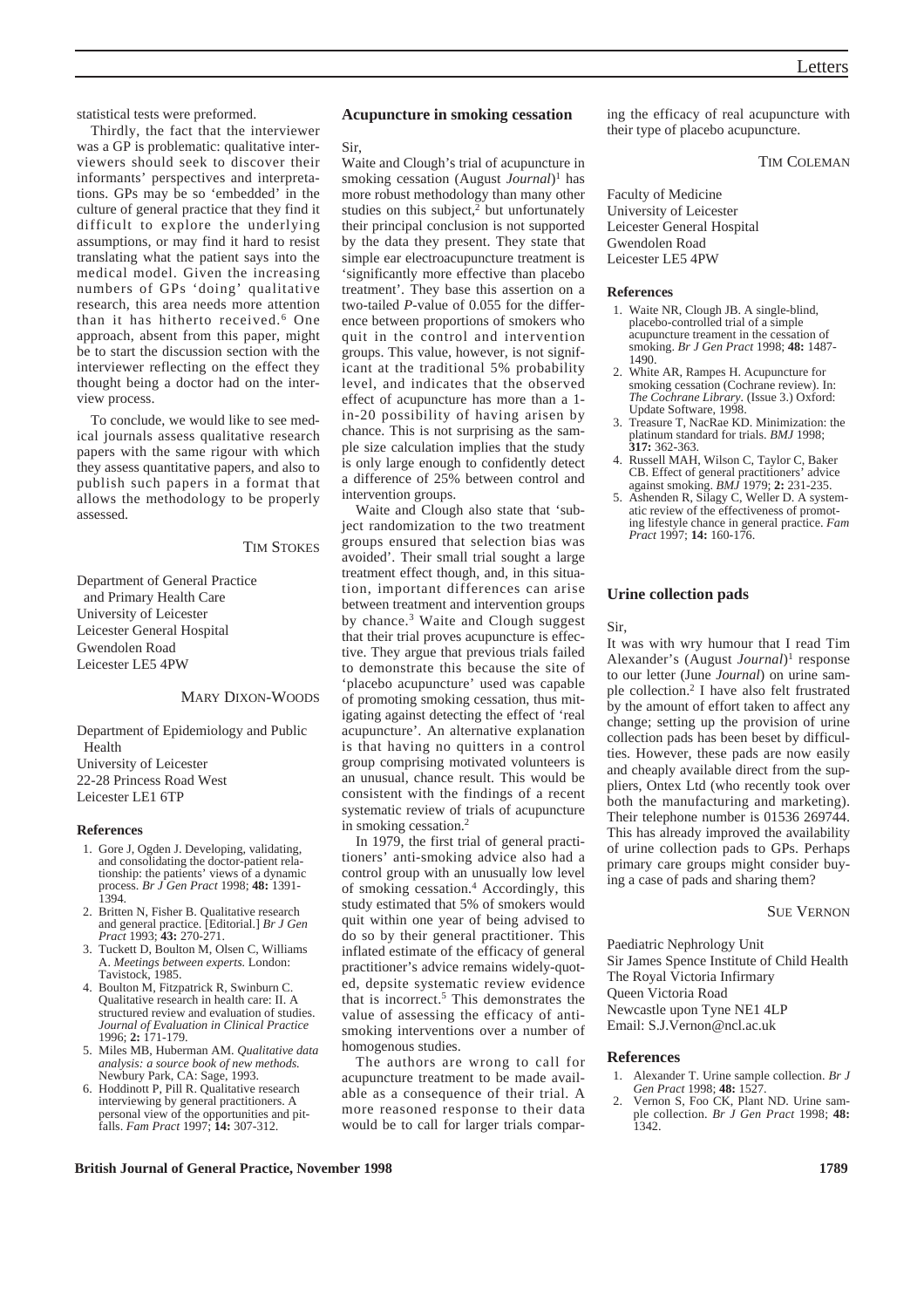P GALLOWAY

## **Impact of guidelines for the diagnosis of UTI**

Sir,

Reagant strips for rapid near patient assessment for urinary tract infection (UTI) are now widely available at low cost. They have been evaluated in a variety of populations relevant to general practice.1-4 In high prevalence populations they have a sensitivity similar to microscopy for the diagnosis of UTI, which allows empirical therapy to be started with confidence. In low prevalence populations the specificty is excellent, with negative tests allowing the exploration of alternative diagnoses, avoidance of inappropriate antibiotic therapy, and the reduction in the use of the laboratory for culture.<sup>5</sup>

We decided to audit the implementation of guidelines for the use of rapid reagant strips, drawn up jointly by GPs and microbiologists in a local general practice serving a population of 4000 (Box 1). An EMIS template was created on the practice computer, which contained the appropriate Read codes, to allow the results of rapid reagant urine tests (Multistix, Bayer) and any urine culture to be recorded prospectively. Training was given to all users in the performance and reading of the strips by the manufacturer.

Perceived advantages of the guidelines to their users were:

- A clear indication (with a high degree of confidence) of the likelihood that urinary symptoms represented true UTI. This facilitated immediate initiation of treatment or 'marking down' the likelihood of UTI in the differential diagnosis.
- More rational use of empirical antibiotics.
- Fewer review appointments and tele-

O For patients with symptoms of UTI: Reagent strip positive<sup>a</sup>  $\Box$  treat. MSU not normally required but see points 3 and 4 below. Reagent strip equivocal<sup>b</sup>  $\Box$  consider treatment and send for culture. Reagent strip negative<sup>c</sup>  $\Box$  observe.

- O For patients with atypical symptoms when exclusion of UTI is required: Reagent strip positive or equivocal  $\Box$  send for culture. Reagent strip negative  $\Box$  excludes UTI.
- O Urine should always be sent for culture from the following groups: Routine antenatal
	- b) Failure of a UTI to respond to treatment or relapse of recurrent UTIs
	- c) Children and men if reagent strips are positive or equivocal
- O For catheterized patients, if the patient becomes unwell and there is no other obvious cause test urine with reagent strip:
	- If negative  $\Box$  excludes UTI If positive or equivocal ®send urine for culture

<sup>a</sup>Leucocyte esterase and nitrite tests both positive; <sup>b</sup>either leucocyte esterase or nitrite tests positive; c both leucocyte esterase and nitrite tests negative.



phone calls to discuss negative culture results.

The strips were particularly useful for decision making at times when sending urine for culture is impractical; e.g. Friday afternoon surgeries, weekends, and evening visits. The use of the test strip was enthusiastically received by all members of the primary care health team, including the community and pratice nurses.

In the seven months prior to the implementation of the guidelines, the mean number of urine samples sent to the laboratory from this practice was 33 per month (range 23–40) compared with a mean of 15 per month (range 9–20) in the following seven months; a fall of 53% in laboratory usage. The mean monthly sampling freqency from five other practices of similar size over the same time periods were 37 and 32 urines tests per practice respectively.

Urine culture is the most common microbiological test requested by GPs, and, in our laboratory, 63% are culture negative. The cost of culture is 10-fold higher than the cost of the reagent strip. The widespread implementation of guidelines for the use of reagent strips could improve patient management and reduce costs to the National Health Service.

> I C J W BOWLER B L ATKINS B I F BATCHELOR

Oxford Public Health Laboratory Level 7 The John Radcliffe Oxford OX3 9DU

The Health Centre Fane Drive

J ANDERSON

Marston Health Centre 24 Cherwell Drive Oxford OX3 0LY

### **References**

Berinsfield Wallingford Oxon OX10 7NE

- 1. Hiscoke C, Yoxhall H, Greig D, Lightfoot NF. CValidation of a method for the rapid diagnosis of urinary tract infection suitable for use in general practice. *Br J Gen Pract* 1990; **40:** 403-405.
- 2. Woodward MN, Griffiths DM. Use of dipsticks for routine analysis of urine from children with acute abdominal pain. *BMJ* 1993; **306:** 1512-1513.
- Lejeune B, Baron R, Guillois B, Mayeux D. Evaluation of a screening test for detecting urinary tract infection in newborns and infants. *J Clin Pathol* 1991; **44:** 1029- 1030.
- 4. Flanagan PG, Rooney PG, Davies EA, Stout RW. Evaluation of four screening tests for bacteriurnia in elderly people. *Lancet* 1989; **i:** 1117-1119.
- 5. Lachs MS, Nachamkin I, Edelstein PH, *et al.* Spectrum bias in the evaluation of diagnostic tests: lessons from the rapid dipstick test for urinary tract infection. *Ann Intern Med* 1992; **117:** 135-140

### **Osteoporosis in patients attending a fracture clinic**

Sir,

The early identification and treatment of osteoporosis and ostopenia might prevent the development of serious life-threatening fractures. This exploratory study aimed to describe the bone density of patients attending our local fracture clinic, held each weekday and Saturday mornings.

Between 1 January 1996 and 18 April 1996 we attended 28/73 fracture clinics. All 194 patients seen in the clinics were interviewed and those  $\geq 20$  years of age were offered bone densitometry. Seventythree of the 194 were too young, three had difficulties with transportation (all >93 years of age), one had left the area, one was already on treatment, 36 refused to take part, and 19/194 patients were not contactable. In total, 61/116 (52.6%) attended for densitometry.

The mean (SD) age of male responders was 40.7 (13.8) years (*n* = 27), and for female responders was 52.6 (16.1) years  $(n = 34)$ . The mean (SD) Z scores (number of standard deviations from age, sexmatched population reference values) for the study population as a whole, and for males and females, is shown in Table 1. Men who attended the fracture clinic appeared to have lower Z scores, in com-

**1790 British Journal of General Practice, November 1998**